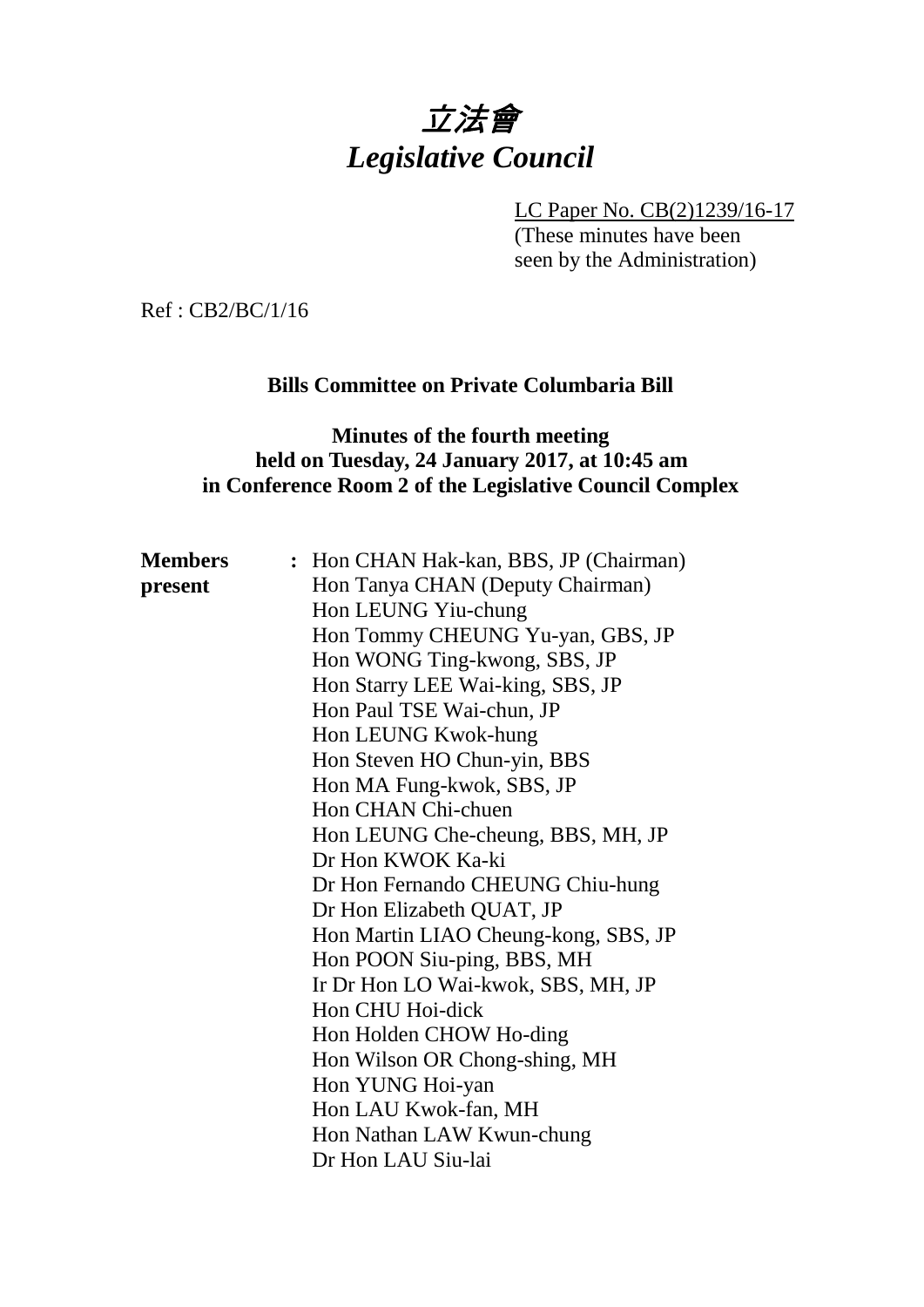| <b>Members</b> | : Dr Hon Priscilla LEUNG Mei-fun, SBS, JP |
|----------------|-------------------------------------------|
| absent         | Hon Alice MAK Mei-kuen, BBS, JP           |
|                | Dr Hon Helena WONG Pik-wan                |
|                | Dr Hon Junius HO Kwan-yiu, JP             |
|                | Hon HO Kai-ming                           |
|                | Hon SHIU Ka-chun                          |
|                | Hon CHEUNG Kwok-kwan, JP                  |
|                | Hon LUK Chung-hung                        |
|                |                                           |

#### **Public Officers :** Item I **attending**

Mr Daniel CHENG, JP Deputy Secretary for Food and Health (Food) 1 Food and Health Bureau

Miss Diane WONG Principal Assistant Secretary for Food and Health (Food) 2 Food and Health Bureau

Mr Peter SZE Senior Government Counsel Department of Justice

Miss Cindy CHEUK Senior Government Counsel Department of Justice

Mr CHIU Yu-chow Assistant Director (Grade Management and Development) Food and Environmental Hygiene Department

Mr Thomas LEUNG Assistant Director/ New Buildings 1 Buildings Department

Ms Doris CHOW Assistant Director (Estate Management) (Lands Administration Office/ Headquarters) Lands Department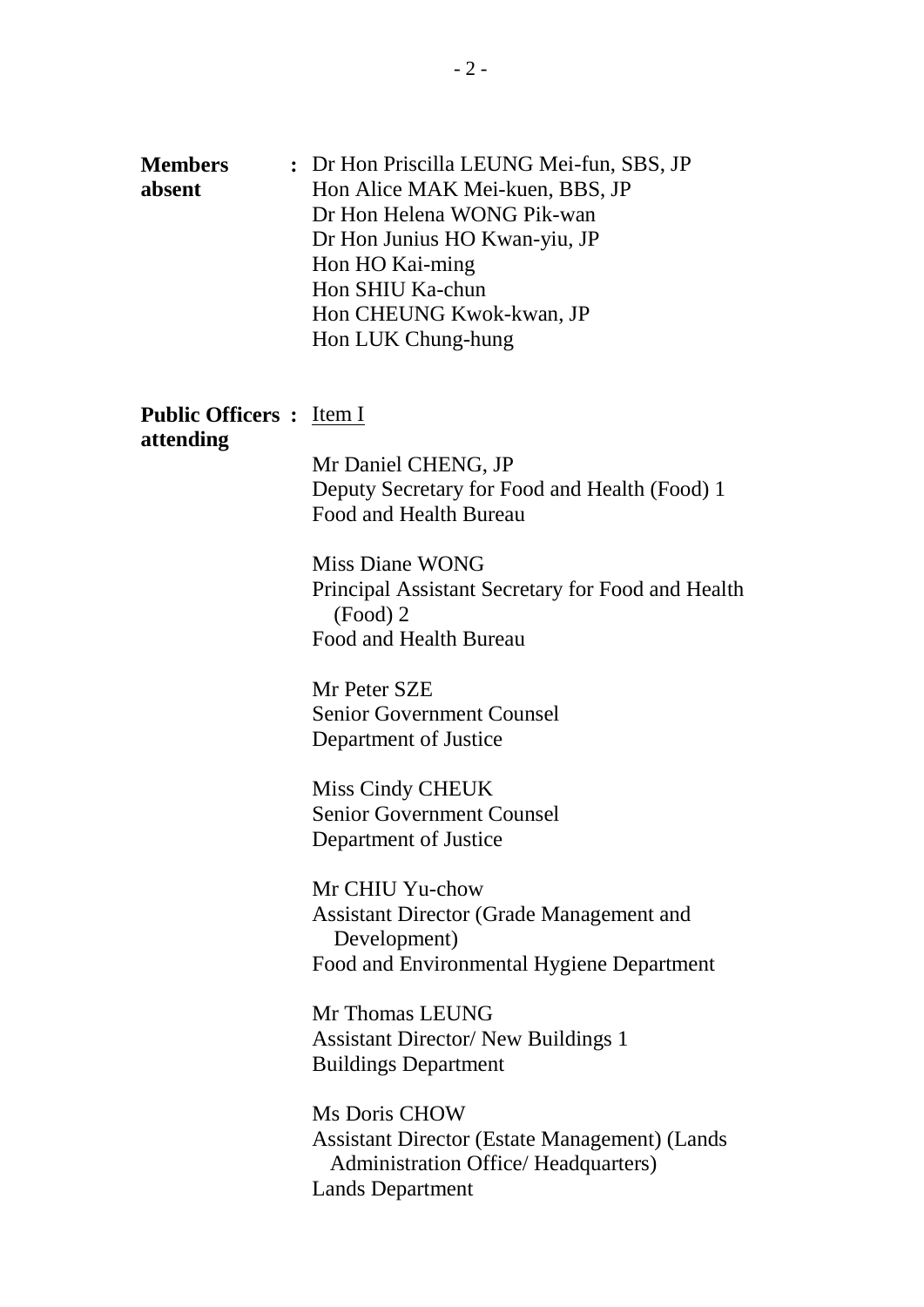| Ms Christine TSE                                      |
|-------------------------------------------------------|
| <b>Assistant Director of Planning /Special Duties</b> |
| <b>Planning Department</b>                            |

| <b>Clerk</b> in | : Mr Colin CHUI                                   |
|-----------------|---------------------------------------------------|
| attendance      | Chief Council Secretary (2) 4                     |
| <b>Staff</b> in | : Ms Wendy KAN                                    |
| attendance      | Assistant Legal Adviser 6                         |
|                 | Ms Catherina YU<br>Senior Council Secretary (2) 4 |
|                 | Miss Meisy KWOK<br>Legislative Assistant (2) 6    |

#### **I. Meeting with the Administration**

[File Ref.: FH CR 2/3751/07; LC Paper Nos. CB(3)113/16-17, LS10/16-17, CB(2)345/16-17(01) and (02), CB(2)688/16-17(01), CB(2)707/16-17(01) and CB(2)1843/15-16]

The Bills Committee deliberated (index of proceedings attached at **Annex**).

2. The Bills Committee requested the Administration to relay to the future Private Columbaria Licensing Board ("Licensing Board") members' suggestion of uploading information on applications for specified instruments (i.e. licences, exemptions or temporary suspension of liability) onto the Licensing Board's website.

#### **II. Date of next meeting**

3. Members noted that the next meeting would be held on Friday, 3 February 2017 at 8:45 am.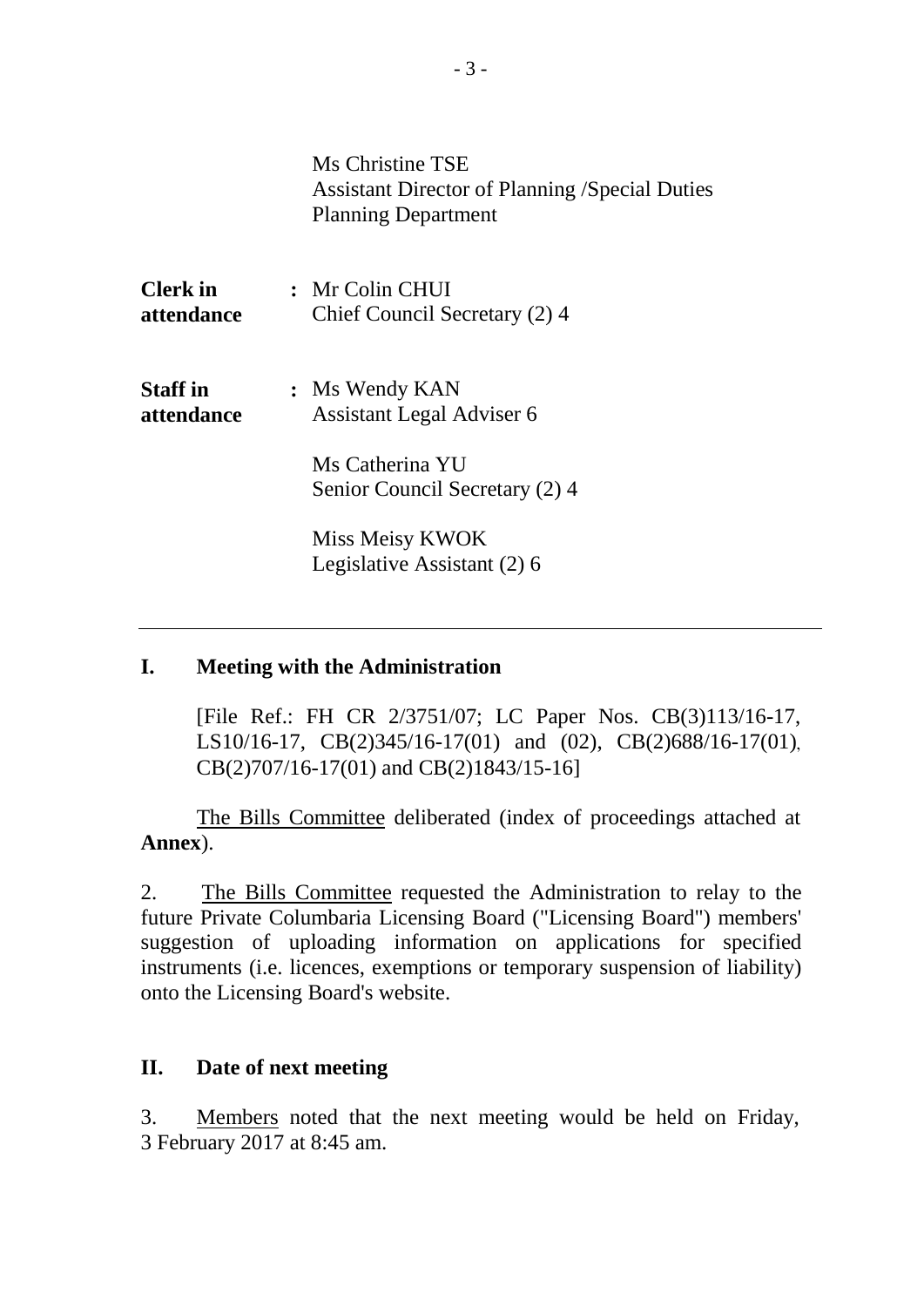# **III. Any other business**

4. There being no other business, the meeting ended at 12:46 pm.

Council Business Division 2 Legislative Council Secretariat 19 April 2017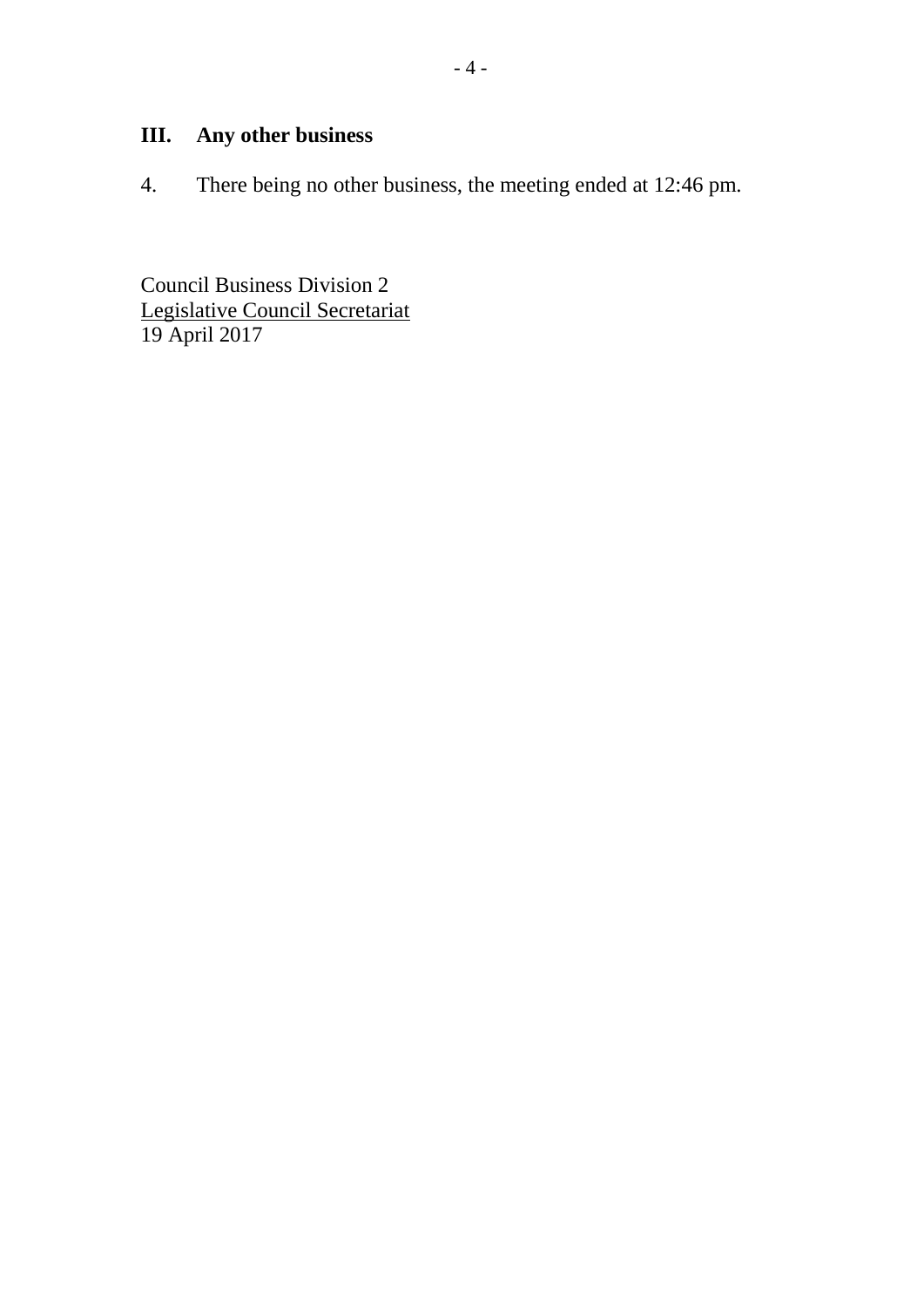## **Proceedings of the fourth meeting of the Bills Committee on Private Columbaria Bill on Tuesday, 24 January 2017, at 10:45 am in Conference Room 2 of the Legislative Council Complex**

| <b>Time marker</b>           | Speaker(s)                                                           | Subject(s)                                                                                                                                                                                                                                                                                                                                                                                                                                                       | <b>Action</b><br>required |
|------------------------------|----------------------------------------------------------------------|------------------------------------------------------------------------------------------------------------------------------------------------------------------------------------------------------------------------------------------------------------------------------------------------------------------------------------------------------------------------------------------------------------------------------------------------------------------|---------------------------|
|                              | Agenda item $I$ – Meeting with the Administration                    |                                                                                                                                                                                                                                                                                                                                                                                                                                                                  |                           |
| $000500 - 001350$            | Chairman<br>Mr POON Siu-ping<br>Deputy Chairman<br>Mr CHAN Chi-chuen | Members noted the submission from Pink<br>Alliance which was tabled at the meeting (LC<br>Paper No. CB(2)707/16-17(01)).                                                                                                                                                                                                                                                                                                                                         |                           |
|                              |                                                                      | Discussion about the Administration's paper<br>entitled "Summary of Views Received and the<br>Government's Response"<br>(LC Paper<br>No.<br>$CB(2)688/16-17(01)).$                                                                                                                                                                                                                                                                                               |                           |
|                              |                                                                      | and $14$<br>of LC<br>Paper<br>Items 4<br>No.<br>$CB(2)688/16-17(01)$                                                                                                                                                                                                                                                                                                                                                                                             |                           |
|                              |                                                                      | Siu-ping's<br><b>POON</b><br>Mr<br>and<br>concern<br>the<br>Administration's response regarding protection<br>for consumers in case a private columbarium was<br>unsuccessful in obtaining a specified instrument<br>(i.e. a licence, an exemption or a temporary<br>suspension of liability) and had to cease<br>operation.                                                                                                                                     |                           |
|                              |                                                                      | At the request of the Deputy Chairman, the<br>Administration briefed members on part (B) of<br>LC Paper No. $CB(2)688/16-17(01)$<br>which<br>concerned ash disposal.                                                                                                                                                                                                                                                                                             |                           |
|                              |                                                                      | The Administration's advice that having regard to<br>the views of some members and deputations, the<br>Administration would study whether persons<br>who had a close relationship with a deceased<br>person, e.g. the partner (irrespective of whether<br>of same sex or different sex) or the carer of the<br>deceased, could be covered in the Bill as far as<br>ash disposal was concerned. In response to Mr<br>CHAN Chi-chuen's enquiry, the Administration |                           |
|                              |                                                                      | advised that it would consider introducing<br>amendments to the Bill to cater for the above<br>circumstances.<br>The Administration would<br>revert to the Bills Committee on the outcome of<br>its consideration as early as practicable.                                                                                                                                                                                                                       |                           |
| Clause-by-clause examination |                                                                      |                                                                                                                                                                                                                                                                                                                                                                                                                                                                  |                           |
| 001351 - 002144              | Chairman<br>Administration<br>ALA6                                   | Examination of Part 4 - Division 5, clause 38<br>ALA6's advice that the legal effect of clause                                                                                                                                                                                                                                                                                                                                                                   |                           |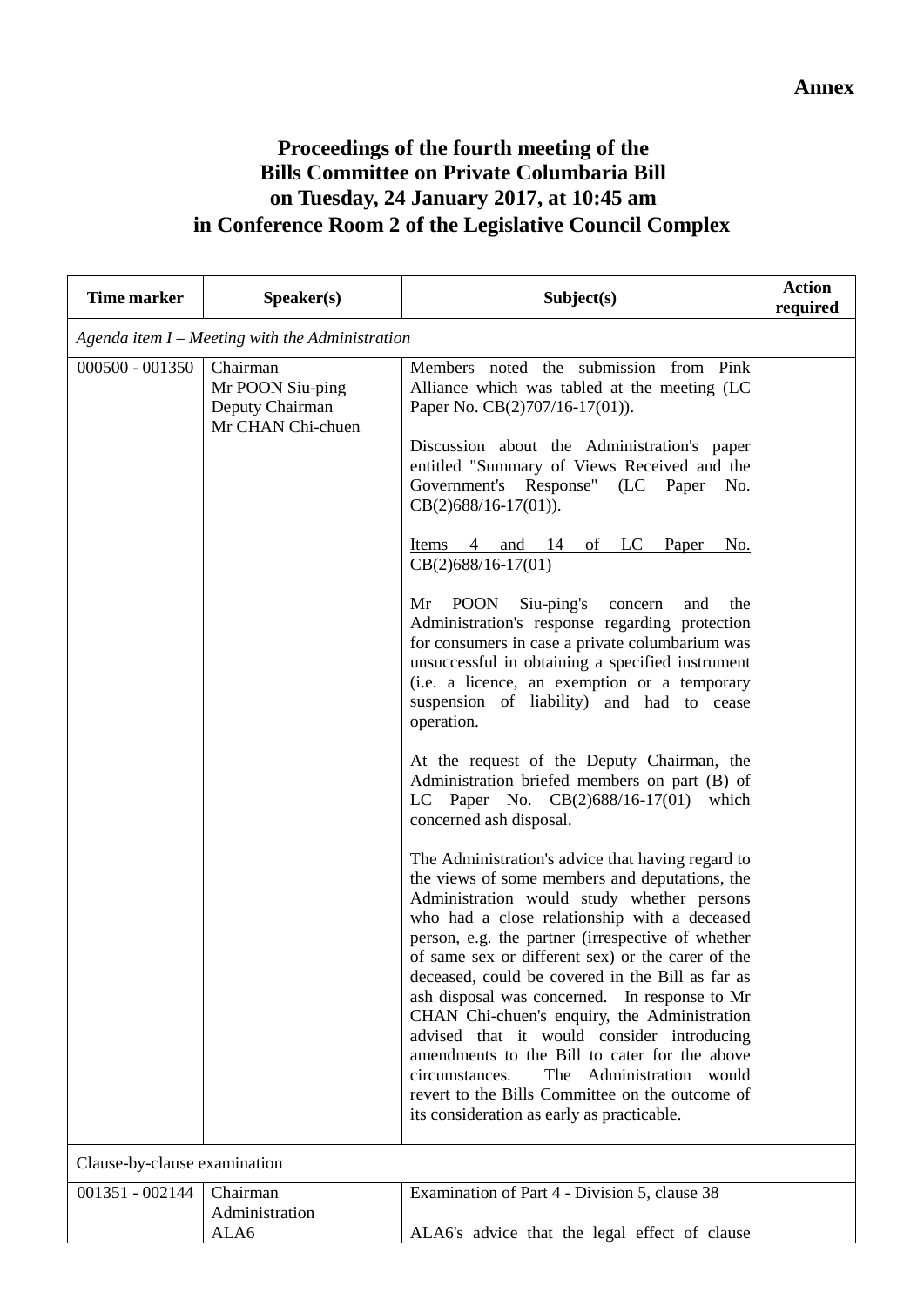| <b>Time marker</b> | Speaker(s)                                                                                                       | Subject(s)                                                                                                                                                                                                                                                                                                                                                                                                                                                                                                                                                                                                                                                                                                                                                                                                                                                                                                                                                                                                                                                                                                                                                                                                                                                                                                                                                        | <b>Action</b><br>required |
|--------------------|------------------------------------------------------------------------------------------------------------------|-------------------------------------------------------------------------------------------------------------------------------------------------------------------------------------------------------------------------------------------------------------------------------------------------------------------------------------------------------------------------------------------------------------------------------------------------------------------------------------------------------------------------------------------------------------------------------------------------------------------------------------------------------------------------------------------------------------------------------------------------------------------------------------------------------------------------------------------------------------------------------------------------------------------------------------------------------------------------------------------------------------------------------------------------------------------------------------------------------------------------------------------------------------------------------------------------------------------------------------------------------------------------------------------------------------------------------------------------------------------|---------------------------|
|                    |                                                                                                                  | 38(10) was that the person from whom a<br>specified instrument was transferred and the<br>transferee might enter into an agreement for<br>indemnity.<br>ALA6 invited members to note that as approval<br>from the future Private Columbaria Licensing<br>Board ("Licensing Board") was not required for a<br>change of a shareholder of a company which held<br>a specified instrument (as the holder of the<br>specified instrument would still be the company<br>which remained unchanged), a columbarium                                                                                                                                                                                                                                                                                                                                                                                                                                                                                                                                                                                                                                                                                                                                                                                                                                                       |                           |
|                    |                                                                                                                  | might, in substance, be operated by a different<br>party (or parties) through the purchase of the<br>shares of the company concerned. She advised<br>members to consider whether operators of private<br>columbaria should be required to obtain the<br>Board's<br>approval<br>Licensing<br>under<br>such<br>circumstances. Members raised no objection to<br>the proposed arrangement under the Bill.                                                                                                                                                                                                                                                                                                                                                                                                                                                                                                                                                                                                                                                                                                                                                                                                                                                                                                                                                            |                           |
| 002145 - 003554    | Chairman<br>Administration<br>Mr Holden CHOW<br>Mr CHAN Chi-chuen<br>Deputy Chairman<br>Mr POON Siu-ping<br>ALA6 | Examination of Part 4 - Division 5, clause 39<br>CHOW's<br>Mr<br>Holden<br>enquiry<br>and<br>the<br>Administration's response regarding whether the<br>Bill had imposed any restrictions on mortgaging<br>columbarium premises.<br>Mr CHAN Chi-chuen's enquiry and<br>the<br>Administration's response regarding the status of<br>a private columbarium the exemption in respect<br>of which was suspended.<br>The Deputy Chairman's enquiry<br>and<br>the<br>Administration's response regarding the legal<br>consequences of providing false or misleading<br>information in an application for a specified<br>instrument. The Administration's explanation of<br>clause 97 which concerned offence of providing<br>false or misleading information.<br>Mr POON Siu-ping's view that the term "覺得"<br>in the Chinese text of clause $39(2)(e)$ was not<br>assertive.<br>Responses of ALA6 and<br>the<br>Administration regarding the term "覺得".<br>The<br>Administration's advice on the reasons for using<br>the term "覺得".<br>Mr<br>Holden<br>CHOW's<br>enquiry<br>and<br>the<br>Administration's response regarding protection<br>for consumers in case a private columbarium had<br>wind<br>unsuccessful<br>up<br><sub>or</sub><br>was<br>in<br>to<br>renewing/extending a specified instrument.<br>The<br>Administration's explanation of clause 38(9) and |                           |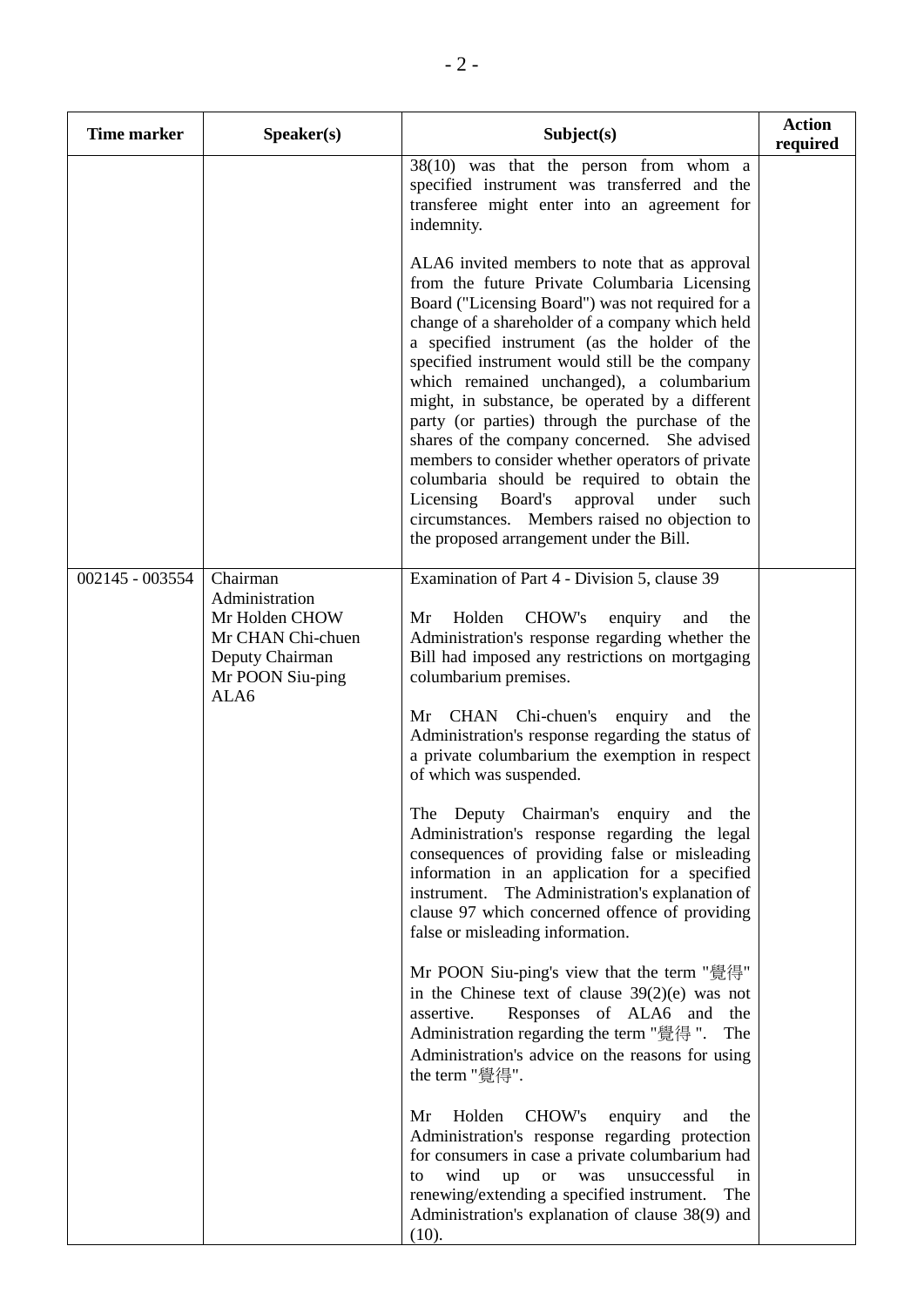| <b>Time marker</b> | Speaker(s)                                                              | Subject(s)                                                                                                                                                                                                                                                                                                                                                                                                                                                                                                                                                                                                                                                                                                                                                                                                                                                                                                                                                                                                                                                                                                                                                                                                                                                                                                                                                                                                          | <b>Action</b><br>required |
|--------------------|-------------------------------------------------------------------------|---------------------------------------------------------------------------------------------------------------------------------------------------------------------------------------------------------------------------------------------------------------------------------------------------------------------------------------------------------------------------------------------------------------------------------------------------------------------------------------------------------------------------------------------------------------------------------------------------------------------------------------------------------------------------------------------------------------------------------------------------------------------------------------------------------------------------------------------------------------------------------------------------------------------------------------------------------------------------------------------------------------------------------------------------------------------------------------------------------------------------------------------------------------------------------------------------------------------------------------------------------------------------------------------------------------------------------------------------------------------------------------------------------------------|---------------------------|
| 003555 - 003742    | Chairman<br>Administration                                              | Examination of Part 4 - Division 5, clause 40                                                                                                                                                                                                                                                                                                                                                                                                                                                                                                                                                                                                                                                                                                                                                                                                                                                                                                                                                                                                                                                                                                                                                                                                                                                                                                                                                                       |                           |
| 003743 - 004402    | Chairman<br>Administration<br>Mr CHAN Chi-chuen<br>ALA6                 | Examination of Part 4 - Division 5, clause 41<br>CHAN Chi-chuen's enquiry and<br>Mr<br>the<br>Administration's<br>response<br>regarding<br>the<br>conditions and time limit for suspending the<br>operation of the Licensing Board's decision in<br>respect of an application for a specified<br>instrument pending determination of an appeal.<br>The Administration's advice that the period of<br>such suspension would be within the validity<br>period of the relevant specified instrument<br>(which would not be extended even though an<br>appeal against the Licensing Board's decision of<br>suspension had yet to be determined).<br>The<br>Licensing Board might issue guidelines covering<br>such issues.                                                                                                                                                                                                                                                                                                                                                                                                                                                                                                                                                                                                                                                                                              |                           |
|                    |                                                                         | ALA6's advice that ash disposal procedures<br>prescribed in the Bill would be triggered if the<br>specified<br>instrument of the columbarium<br>concerned expired before the decision of the<br>Private Columbaria Appeal Board was made.                                                                                                                                                                                                                                                                                                                                                                                                                                                                                                                                                                                                                                                                                                                                                                                                                                                                                                                                                                                                                                                                                                                                                                           |                           |
| 004403 - 005822    | Chairman<br>Administration<br>ALA6<br>Mr Holden CHOW<br>Deputy Chairman | Examination of Part 4 - Division 5, clause 42<br>ALA6's advice that the requirements imposed by<br>the Licensing Board under clause $42(3)(b)$ (i.e.<br>the information required and the time within<br>which such information should be provided)<br>would not be provided for in subsidiary<br>legislation and therefore would not be subject to<br>amendment<br>by<br>the<br>Legislative<br>Council<br>("LegCo"). Non-compliance with the Licensing<br>Board's requirements might be punishable with a<br>fine and imprisonment. She informed members<br>that the former Bills Committee on Private<br>Columbaria Bill ("the former Bills Committee")<br>had expressed concerns about the serious<br>(i.e.<br>criminal<br>consequence<br>sanction)<br>for<br>non-compliance given that the requirements so<br>imposed could not be amended by LegCo.<br>Members of the former Bills Committee were,<br>however, also aware that criminal sanction was<br>necessary in order to have sufficient deterrent<br>effect. They considered that as non-compliance<br>cases would be handled by the court, it could<br>play the role of "gatekeeper" in deciding the<br>penalty to be imposed on the offenders<br>Taking into account the above<br>concerned.<br>factors, the former Bills Committee accepted the<br>proposed requirements and suggested that its<br>for<br>consideration<br>concerns,<br>factors<br>and |                           |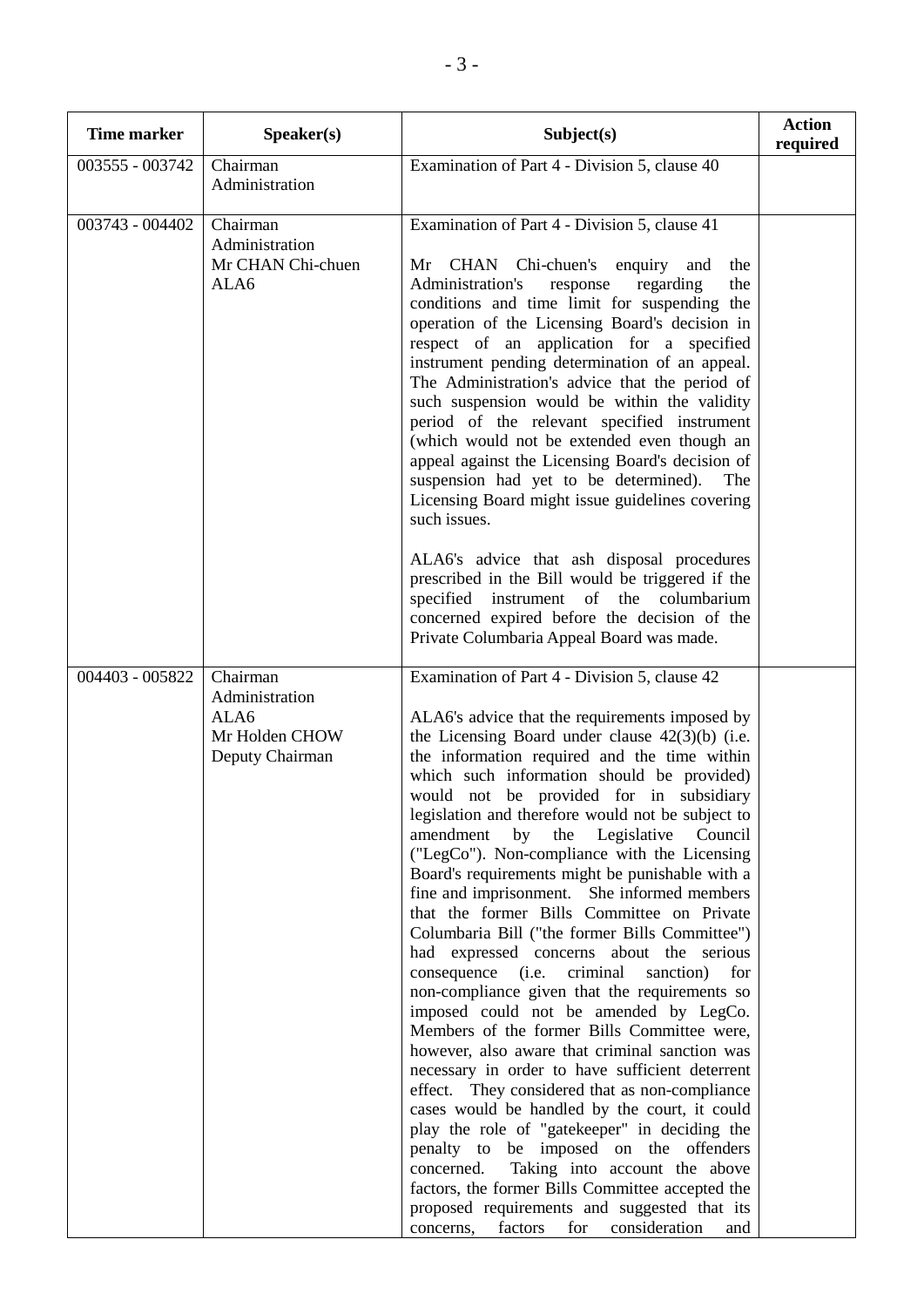| <b>Time marker</b> | Speaker(s)                         | Subject(s)                                                                                                                                                                                                                                                                                                                                                                                                                                                   | <b>Action</b><br>required |
|--------------------|------------------------------------|--------------------------------------------------------------------------------------------------------------------------------------------------------------------------------------------------------------------------------------------------------------------------------------------------------------------------------------------------------------------------------------------------------------------------------------------------------------|---------------------------|
|                    |                                    | acceptance of the requirements concerned should<br>be covered in the speech of the Secretary for<br>Food and Health ("SFH") for resumption of the<br>Second Reading debate on the former Private<br>Columbaria Bill ("the former Bill"). She invited<br>members to consider whether the provision set<br>out in clause $42(3)(b)$ was acceptable.                                                                                                            |                           |
|                    |                                    | Holden<br>CHOW's<br>Mr<br>the<br>enquiry<br>and<br>Administration's response regarding whether the<br>Licensing Board would re-examine the holder's<br>eligibility for the specified instrument issued in<br>respect of a columbarium if there were changes<br>in ownership of the columbarium concerned.                                                                                                                                                    |                           |
|                    |                                    | CHOW's<br>Holden<br>Mr<br>enquiry<br>and<br>the<br>Administration's response regarding whether the<br>offences for contraventions of clause $42(1)$ , (3)<br>and (5) were strict liability offences.                                                                                                                                                                                                                                                         |                           |
|                    |                                    | The Administration's response to the Deputy<br>Chairman's view that a time frame for providing<br>the required information under clause $42(3)(b)$<br>should be added to that clause while the<br>Licensing Board should still have the flexibility<br>on deciding a reasonable time for the provision<br>of the required information.<br>The Deputy<br>Chairman's advice that she would consider<br>whether to propose amendments to clause<br>$42(3)(b)$ . |                           |
|                    |                                    | The Chairman's request for the Administration to<br>note the Deputy Chairman's concerns. His view<br>that amendments to clause $42(3)(b)$ , if any, could<br>be proposed either by members or by the<br>Administration.                                                                                                                                                                                                                                      |                           |
| 005823 - 005843    | Chairman<br>Administration         | Examination of Part 4 - Division 5, clause 43                                                                                                                                                                                                                                                                                                                                                                                                                |                           |
| 005844 - 005931    | Chairman<br>Administration         | Examination of Schedule 3, section 1                                                                                                                                                                                                                                                                                                                                                                                                                         |                           |
| 005932 - 010103    | Chairman<br>Administration<br>ALA6 | Examination of Schedule 3, section 2<br>ALA6's advice that pursuant to section 2 of<br>Schedule 3, unincorporated associations could<br>not make applications to which Schedule 3<br>applied.                                                                                                                                                                                                                                                                |                           |
| 010104 - 010157    | Chairman<br>Administration         | Examination of Schedule 3, section 3                                                                                                                                                                                                                                                                                                                                                                                                                         |                           |
| 010158 - 010933    | Chairman<br>Administration         | Examination of Schedule 3, section 4                                                                                                                                                                                                                                                                                                                                                                                                                         |                           |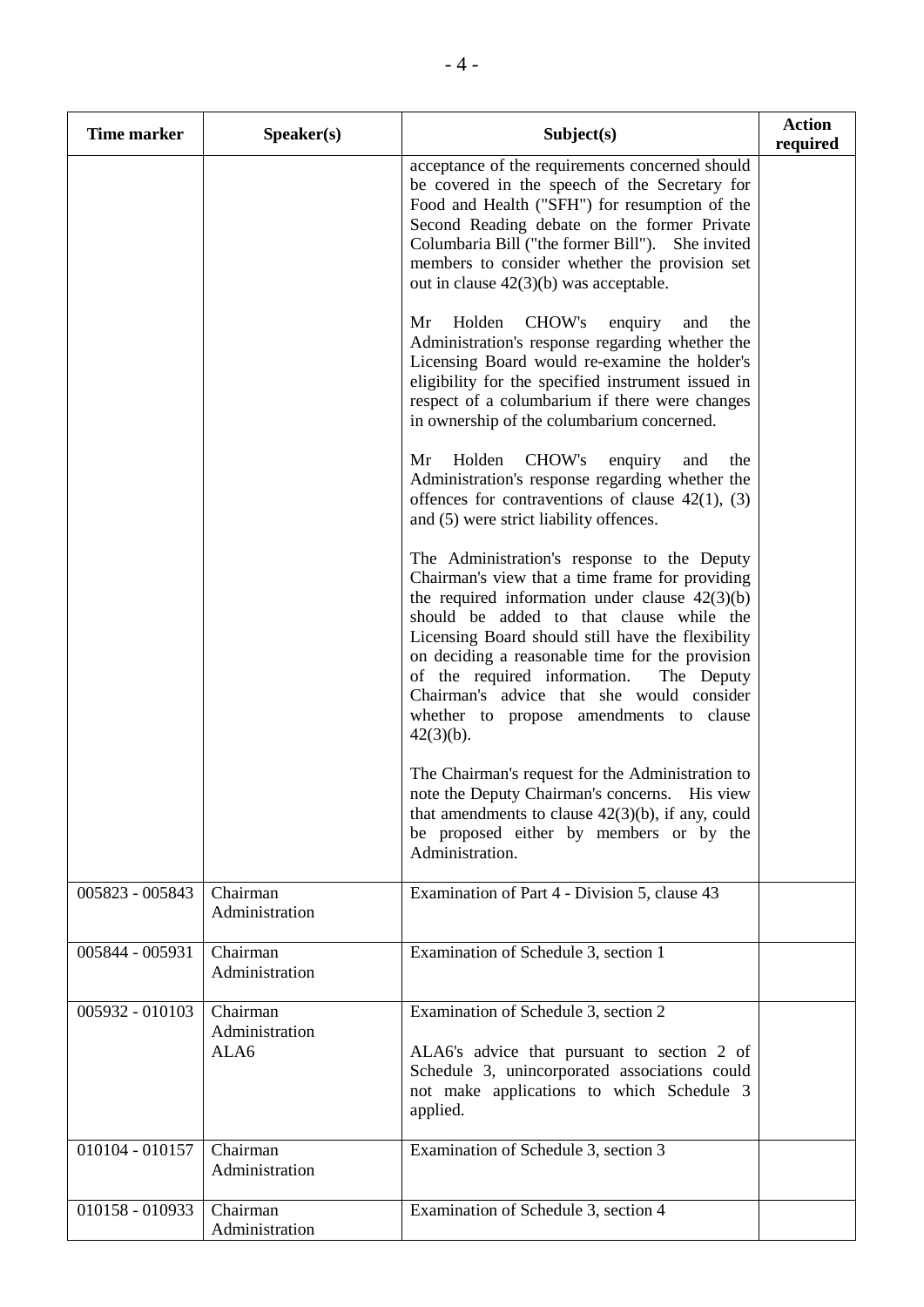| <b>Time marker</b> | Speaker(s)                                    | Subject(s)                                                                                                                                                                                                                                                                                                                                                                                                                                                                                                                                                                                                                                                                                                                                                                                                                                                                                                                                                                                                                                                                                                                                                                                                                                                                                                                                                                                                                                                                                                                                                                                               | <b>Action</b><br>required                       |
|--------------------|-----------------------------------------------|----------------------------------------------------------------------------------------------------------------------------------------------------------------------------------------------------------------------------------------------------------------------------------------------------------------------------------------------------------------------------------------------------------------------------------------------------------------------------------------------------------------------------------------------------------------------------------------------------------------------------------------------------------------------------------------------------------------------------------------------------------------------------------------------------------------------------------------------------------------------------------------------------------------------------------------------------------------------------------------------------------------------------------------------------------------------------------------------------------------------------------------------------------------------------------------------------------------------------------------------------------------------------------------------------------------------------------------------------------------------------------------------------------------------------------------------------------------------------------------------------------------------------------------------------------------------------------------------------------|-------------------------------------------------|
|                    | Mr LEUNG Kwok-hung<br>ALA6<br>Deputy Chairman | Mr LEUNG Kwok-hung's enquiry and the<br>Administration's response regarding the meaning<br>of the phrase "廣泛流通" in the Chinese text of<br>section $4(1)(b)$ of Schedule 3. The Chairman's<br>remarks that several means were provided under<br>section $4(1)$ of Schedule 3 in respect of<br>publication of notices of licence applications.<br>The Administration's response to Mr LEUNG's<br>concern regarding publishing the<br>aforesaid<br>notices on websites with a low hit rate.<br>The Chairman's view that in drafting the relevant<br>provisions, the Administration should take note<br>of Mr LEUNG's concern about the possibility of<br>the absence of English language newspapers in<br>Hong Kong some day.<br>ALA6's advice that section 4 of Schedule 3 only<br>applied to applications for the issue of licences.<br>Suggestion of the Deputy Chairman and<br>Mr LEUNG Kwok-hung in relation to uploading<br>information on applications for<br>specified<br>instruments onto the Licensing Board's website.<br>The Administration's advice that it would relay<br>the suggestion to the Licensing Board.<br>The Deputy Chairman's suggestion of requiring<br>holders of specified instruments to provide<br>information on the types of specified instruments<br>issued in respect of their columbaria on the<br>websites of the columbaria concerned.<br>The<br>Administration's advice that under clause 94, the<br>Licensing Board might issue a code of practice<br>setting out principles, procedures, guidelines,<br>standards or requirements in relation<br>to<br>columbaria. | Admin<br>(paragraph 2)<br>of<br>the<br>minutes) |
| 010934 - 011019    | Chairman<br>Administration<br>ALA6            | Examination of Schedule 3, section 5<br>ALA6's advice that the Licensing Board might,<br>with the approval of SFH, by notice published in<br>the Gazette, amend Schedule 3 and that such<br>notice was subsidiary legislation.                                                                                                                                                                                                                                                                                                                                                                                                                                                                                                                                                                                                                                                                                                                                                                                                                                                                                                                                                                                                                                                                                                                                                                                                                                                                                                                                                                           |                                                 |
| 011020 - 011624    | Chairman<br>Administration                    | Examination of Part 4 - Division 6, clauses 44<br>and 45                                                                                                                                                                                                                                                                                                                                                                                                                                                                                                                                                                                                                                                                                                                                                                                                                                                                                                                                                                                                                                                                                                                                                                                                                                                                                                                                                                                                                                                                                                                                                 |                                                 |
| 011625 - 011754    | Chairman<br>Deputy Chairman<br>Administration | Examination of Part 5 - Division 2, clause 50<br>(The Deputy Chairman took the chair in the<br>absence of the Chairman.)                                                                                                                                                                                                                                                                                                                                                                                                                                                                                                                                                                                                                                                                                                                                                                                                                                                                                                                                                                                                                                                                                                                                                                                                                                                                                                                                                                                                                                                                                 |                                                 |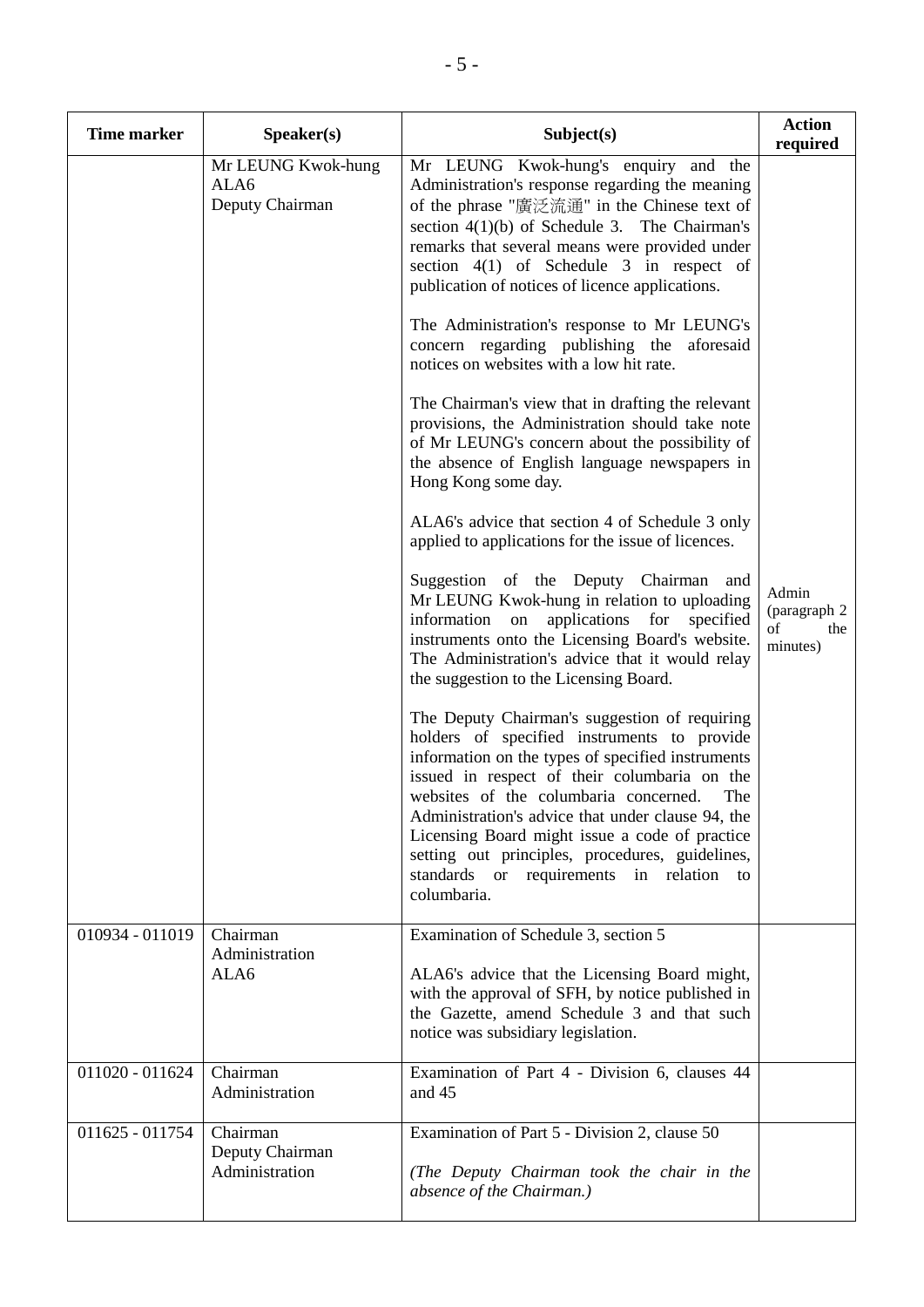| 011755 - 012017 | Deputy Chairman<br>Administration                                       | Examination of Part 5 - Division 2, clauses 51<br>and 52                                                                                                                                                                                                                                                                                                                                                                                                                                                                                                                                                                                                                                                                                                                                                                                                                                                                                                                                                                                                                                                                                                                                                                                                                                                                                                                                                                                                                                                                                                                                                                                                                                                                                                                                                                                                                                                                                                                                                           |  |
|-----------------|-------------------------------------------------------------------------|--------------------------------------------------------------------------------------------------------------------------------------------------------------------------------------------------------------------------------------------------------------------------------------------------------------------------------------------------------------------------------------------------------------------------------------------------------------------------------------------------------------------------------------------------------------------------------------------------------------------------------------------------------------------------------------------------------------------------------------------------------------------------------------------------------------------------------------------------------------------------------------------------------------------------------------------------------------------------------------------------------------------------------------------------------------------------------------------------------------------------------------------------------------------------------------------------------------------------------------------------------------------------------------------------------------------------------------------------------------------------------------------------------------------------------------------------------------------------------------------------------------------------------------------------------------------------------------------------------------------------------------------------------------------------------------------------------------------------------------------------------------------------------------------------------------------------------------------------------------------------------------------------------------------------------------------------------------------------------------------------------------------|--|
| 012018 - 012241 | Deputy Chairman<br>Administration                                       | Examination of Part 5 - Division 2, clause 53<br>The Deputy Chairman's enquiry and the<br>Administration's response in relation to entering<br>into the register the name of a dedicated person<br>whose ashes had not yet been interred.                                                                                                                                                                                                                                                                                                                                                                                                                                                                                                                                                                                                                                                                                                                                                                                                                                                                                                                                                                                                                                                                                                                                                                                                                                                                                                                                                                                                                                                                                                                                                                                                                                                                                                                                                                          |  |
| 012242 - 013641 | Deputy Chairman<br>Administration<br>ALA <sub>6</sub><br>Mr Holden CHOW | Examination of Part 5 - Division 2, clause 54<br>ALA6's advice that the particulars to be<br>contained in the endorsed register mentioned in<br>clause $54(2)(a)$ would be specified by the<br>Licensing Board as per clause $23(2)(b)$ . The<br>particulars would not be provided for in<br>subsidiary legislation and therefore would not be<br>subject<br>amendment<br>to<br>by<br>LegCo.<br>Non-compliance with clause $54(2)$ might be<br>punishable with a fine and imprisonment. Her<br>reiteration of the former Bills Committee's<br>concerns and considerations mentioned earlier<br>(time marker: $004403 - 005822$ ). She invited<br>members to consider whether the aforesaid<br>arrangements were acceptable.<br>The Administration's advice that under clause<br>$54(2)(a)$ , the holder of an exemption was<br>required to update the endorsed register as soon<br>as practicable after effecting the changes of a<br>dedicated person and the Licensing Board would<br>not be involved in the updating process. As<br>such, the requirements under clause $54(2)(a)$<br>were different from that under clause $23(2)(b)$ .<br>ALA6's advice that if the intention was that, she<br>would discuss with the Administration the<br>drafting of the relevant provisions.<br>The Deputy Chairman's view that members<br>might consider whether the inclusion of<br>members' concerns, factors for consideration and<br>acceptance of the arrangements under the<br>relevant provision in SFH's speech<br>was<br>She would consider whether to<br>sufficient.<br>propose amendments to the relevant provision.<br>In response to the Deputy Chairman's enquiry,<br>the Administration advised that clause $54(1)$<br>related to an exemption in respect of a pre-cut-off<br>columbarium. A pre-cut-off columbarium which<br>was granted an exemption was not allowed to sell<br>or let niches after the cut-off time (i.e. 8:00 am<br>on 18 June 2014).<br>In response to Mr Holden CHOW's enquiry, the |  |
|                 |                                                                         | Administration<br>explained<br>the<br>respective                                                                                                                                                                                                                                                                                                                                                                                                                                                                                                                                                                                                                                                                                                                                                                                                                                                                                                                                                                                                                                                                                                                                                                                                                                                                                                                                                                                                                                                                                                                                                                                                                                                                                                                                                                                                                                                                                                                                                                   |  |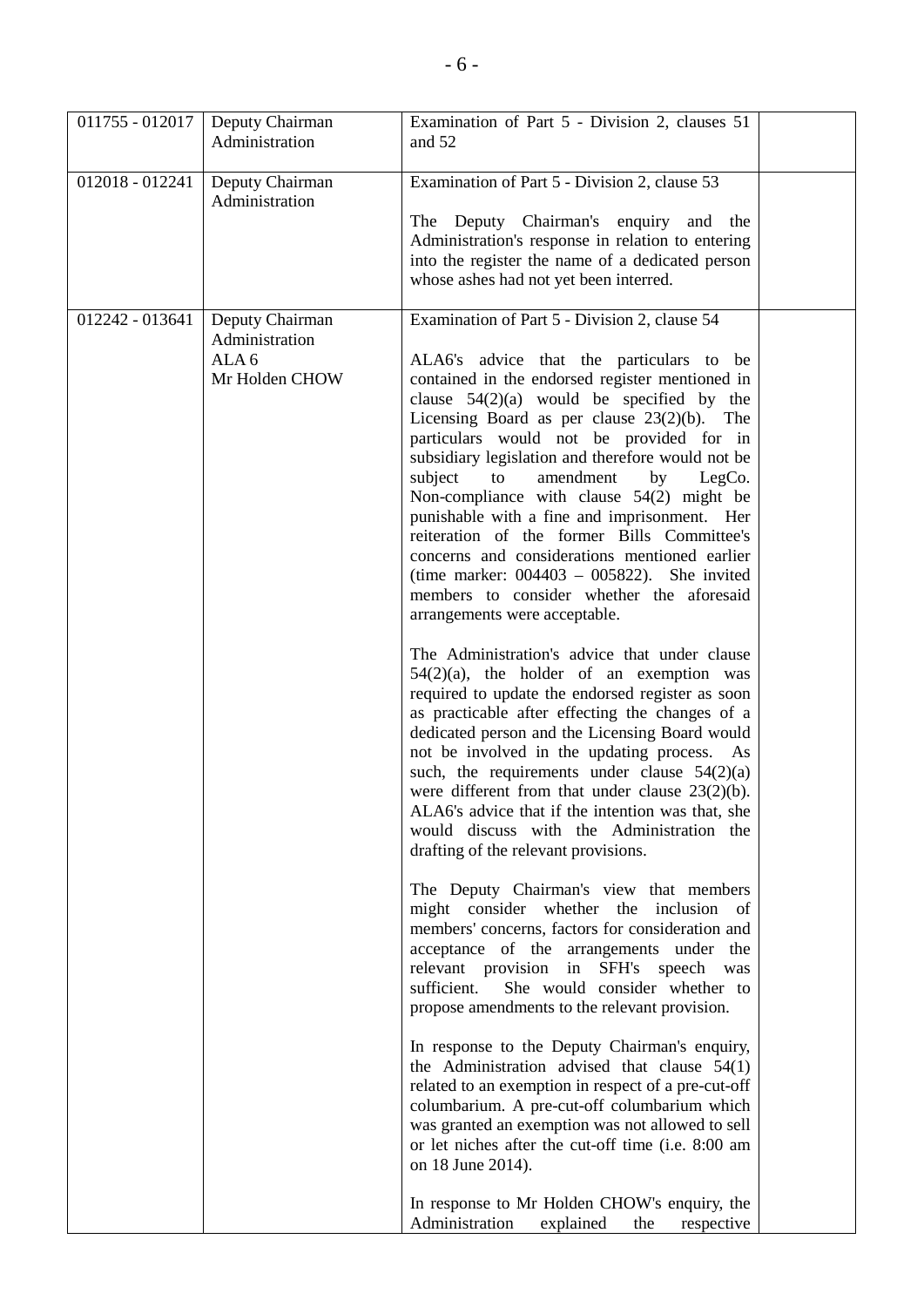|                 |                                                                                    | scenarios under clause $54(3)(a)$ and (b).                                                                                                                                                                                                                                                                                                                                                                                                                                                                                                                                                                                                                                                                                                                                                                                                                                                             |  |
|-----------------|------------------------------------------------------------------------------------|--------------------------------------------------------------------------------------------------------------------------------------------------------------------------------------------------------------------------------------------------------------------------------------------------------------------------------------------------------------------------------------------------------------------------------------------------------------------------------------------------------------------------------------------------------------------------------------------------------------------------------------------------------------------------------------------------------------------------------------------------------------------------------------------------------------------------------------------------------------------------------------------------------|--|
| 013642 - 014715 | Deputy Chairman<br>Administration<br>Mr POON Siu-ping<br>Mr CHAN Chi-chuen<br>ALA6 | Examination of Part 5 - Division 2, clause 55<br><b>POON</b><br>Siu-ping's<br>Mr<br>enquiry<br>and<br>the<br>Administration's response regarding the meaning<br>of "all reasonable times" stipulated in clause<br>$55(10)(a)$ and the authorization by the Secretary<br>for Home Affairs ("SHA") to a public officer to<br>enter and inspect a columbarium of a Chinese<br>temple.                                                                                                                                                                                                                                                                                                                                                                                                                                                                                                                     |  |
|                 |                                                                                    | In response to Mr CHAN Chi-chuen's enquiry,<br>the Administration advised that interment of<br>ashes of religious practitioners in religious ash<br>pagodas was only allowed in columbaria of<br>Chinese temples which had been issued with<br>exemption.                                                                                                                                                                                                                                                                                                                                                                                                                                                                                                                                                                                                                                              |  |
|                 |                                                                                    | ALA6's advice that SHA was empowered under<br>clause $55(2)$ to specify, by a notice published in<br>the Gazette, among others, the number of sets of<br>ashes that might be interred under clause $55(1)$ .<br>SHA might also decide under clause 55(7) that a<br>columbarium was to cease to be specified under<br>clause $55(2)$ and his or her decision must be<br>notified in the Gazette. Under clause 55(8), a<br>notice published in the Gazette under clause<br>55(2) or (7) was not subsidiary legislation and<br>therefore not subject to amendment by LegCo.<br>Non-compliance with clause $55(4)$ or (9) might<br>be punishable with a fine and imprisonment.<br>She invited members to note the former Bills<br>Committee's<br>and<br>considerations<br>concerns<br>mentioned earlier (time marker: 004403<br>005822) and consider whether the proposed<br>arrangements were acceptable. |  |
| 014716 - 014843 | Deputy Chairman<br>Administration                                                  | Examination of Part 5 - Division 2, clause 56<br>In response to the Deputy Chairman's enquiry,<br>the Administration explained the provisions in<br>relation to enforcement provided for in the Bill.                                                                                                                                                                                                                                                                                                                                                                                                                                                                                                                                                                                                                                                                                                  |  |
| 014844 - 015130 | Deputy Chairman<br>Administration                                                  | Examination of Part 2, clauses 8 and 9                                                                                                                                                                                                                                                                                                                                                                                                                                                                                                                                                                                                                                                                                                                                                                                                                                                                 |  |
| 015131 - 015824 | Deputy Chairman<br>Administration                                                  | Examination of Schedule 1, sections 1 to 4<br>In response to the Deputy Chairman's enquiry,<br>the Administration advised that in considering<br>appointment to the Licensing Board, they would<br>consider<br>candidates<br>with<br>land-related,<br>planning-related<br>and<br>building-related<br>backgrounds as well as professionals such as<br>lawyers and accountants.<br>The Food and<br>Environmental Hygiene Department would                                                                                                                                                                                                                                                                                                                                                                                                                                                                |  |